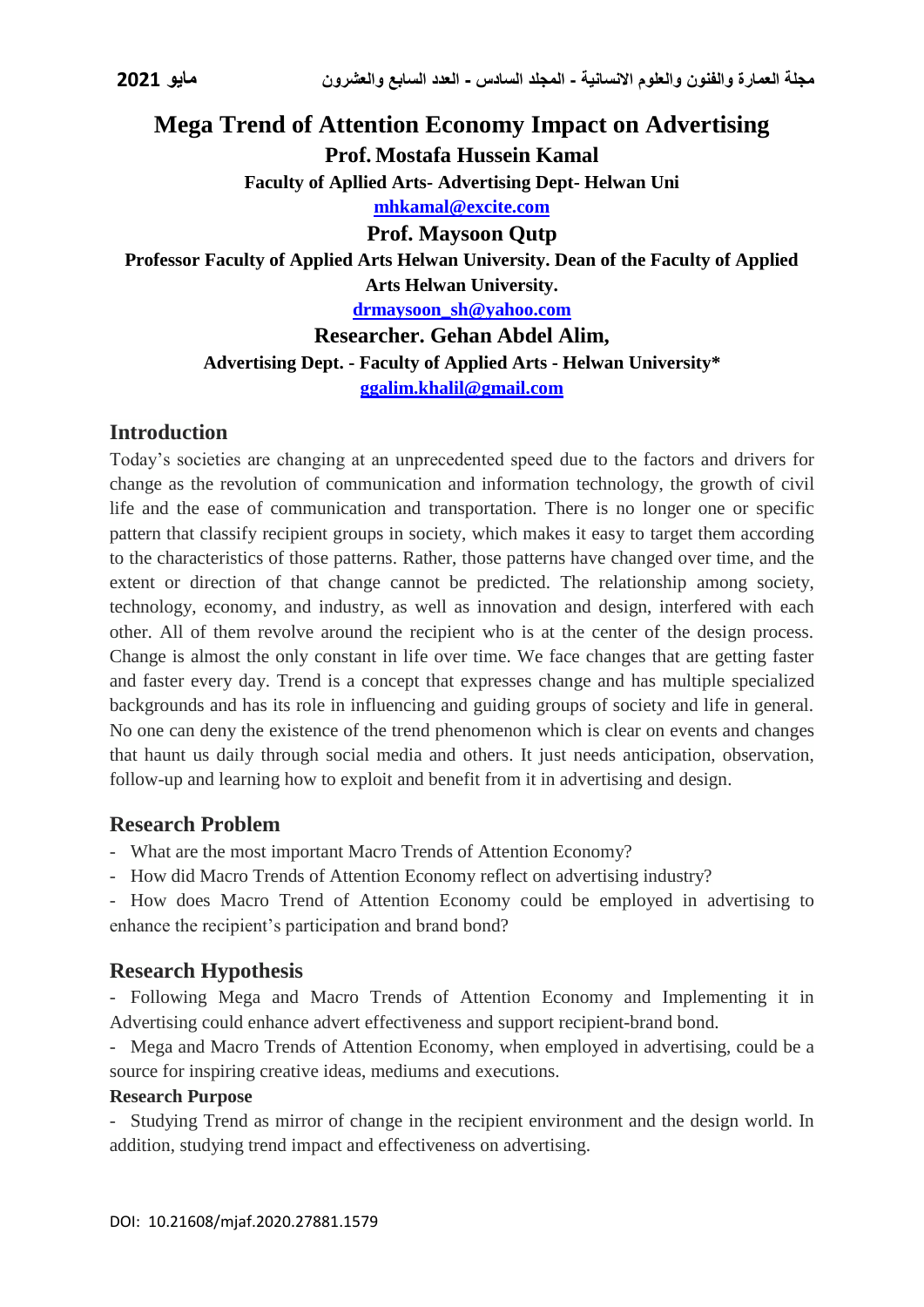- Studying different Mega and Macro trends of Attention Economy and how to benefit from it to design and execute more effective relative to recipient adverts that match an everchanging and interactive recipient.

## **Research Value**

- This research undertook an investigation of Mega & Macro Trends of Attention Economy and how it relates to Advertising in order to cope with its development and effect.

- A successful Implementation of Macro Trends of Attention Economy is important to enhance the communication process and the brand-bond.

## **Methodology**

The research follows descriptive method followed by analytics of local and global examples.

## **Summary**

We live in a world of continuous and rapid change, including human being, as well as the general surroundings and his/her interaction with it. It is no longer feasible to follow traditional design thinking methods, tools & processes. Rather, there has become an urgent need to keep pace with the directions of current Mega and Macro Trends changes and its effects.

One of the most important current and expected to last for years trends is the Megatrend of Attention Economy, which expresses a general trend of brands and business owners to capture people attention which has become a precious currency in a world where visual sensory contention exceeds the capacity of any one. Therefore, brands are racing to adopt and exploit creative ideas, innovative means and methods of advertising, most of which are based on the innovator from technological methods, and to harness the potential of the Internet based on studying the related variables in the behavior and habits of the targeted groups.

Megatrend of the Attention Economy has given rise to a number of Macro Trends, which were reflected in the communication and advertising process, such as Influencers Advertising, Proximity Advertising, Dynamic Storytelling Advertising, and others



**Influencers Advertising, MO Salah, Special Edition Pepsi Can**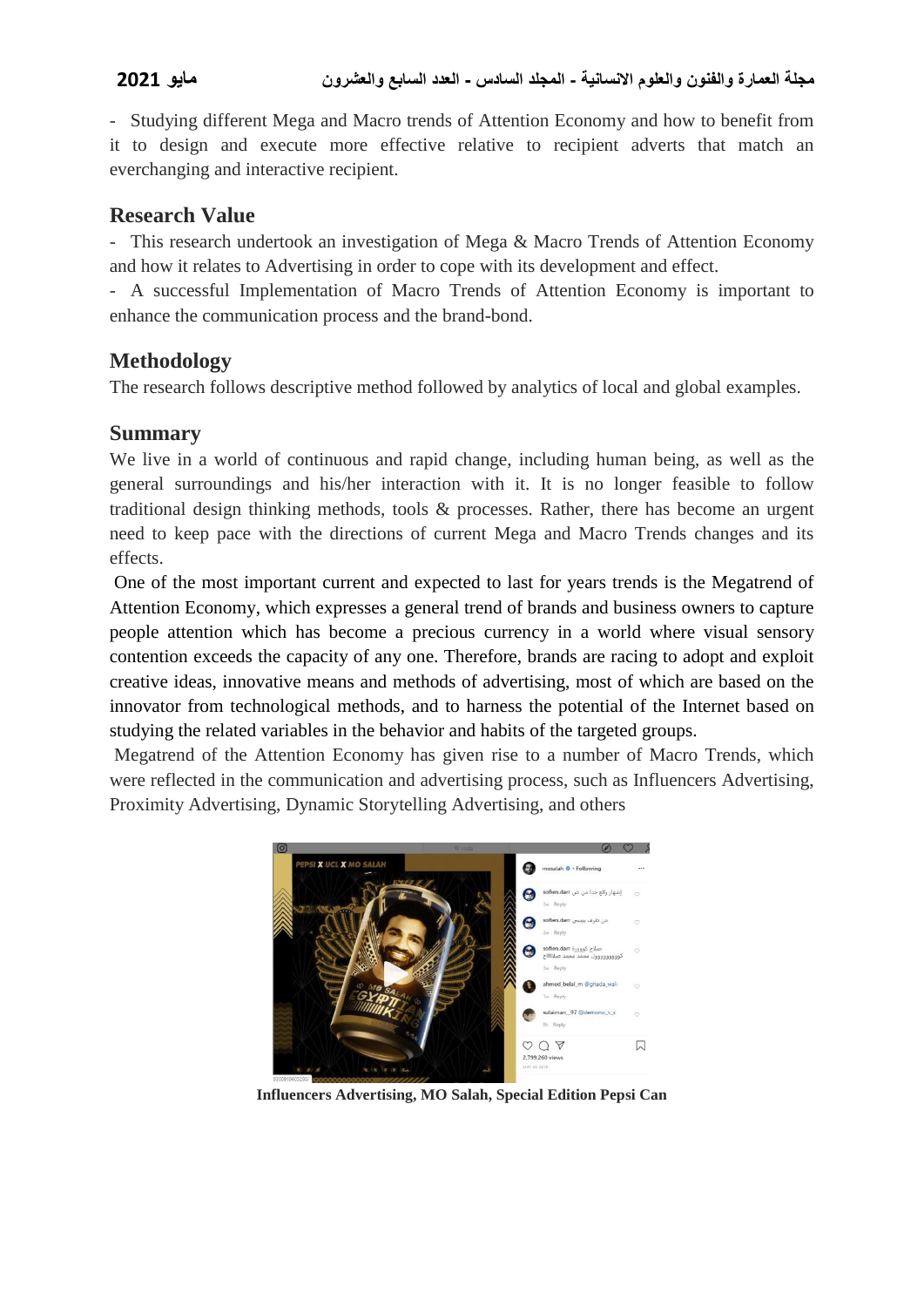

**Proximity Advertising: QR code – Beacons – NFC Tags – Geo Fences**



**Proximity Advertising: NFC Tags**

By searching for the adverts that adopts these different Macro-trends, we have found that they are distinguished by their ability to capture customer interest, interaction, and emotional attachment to the brand beyond traditional methods, and offer creative solutions to overcome the dilemma of advertising saturation in a renewed and effective way. The research follows the descriptive approach followed by an analytical study of some models of ads based on the Megatrend of Attention Economy. The research concluded that there are many forms of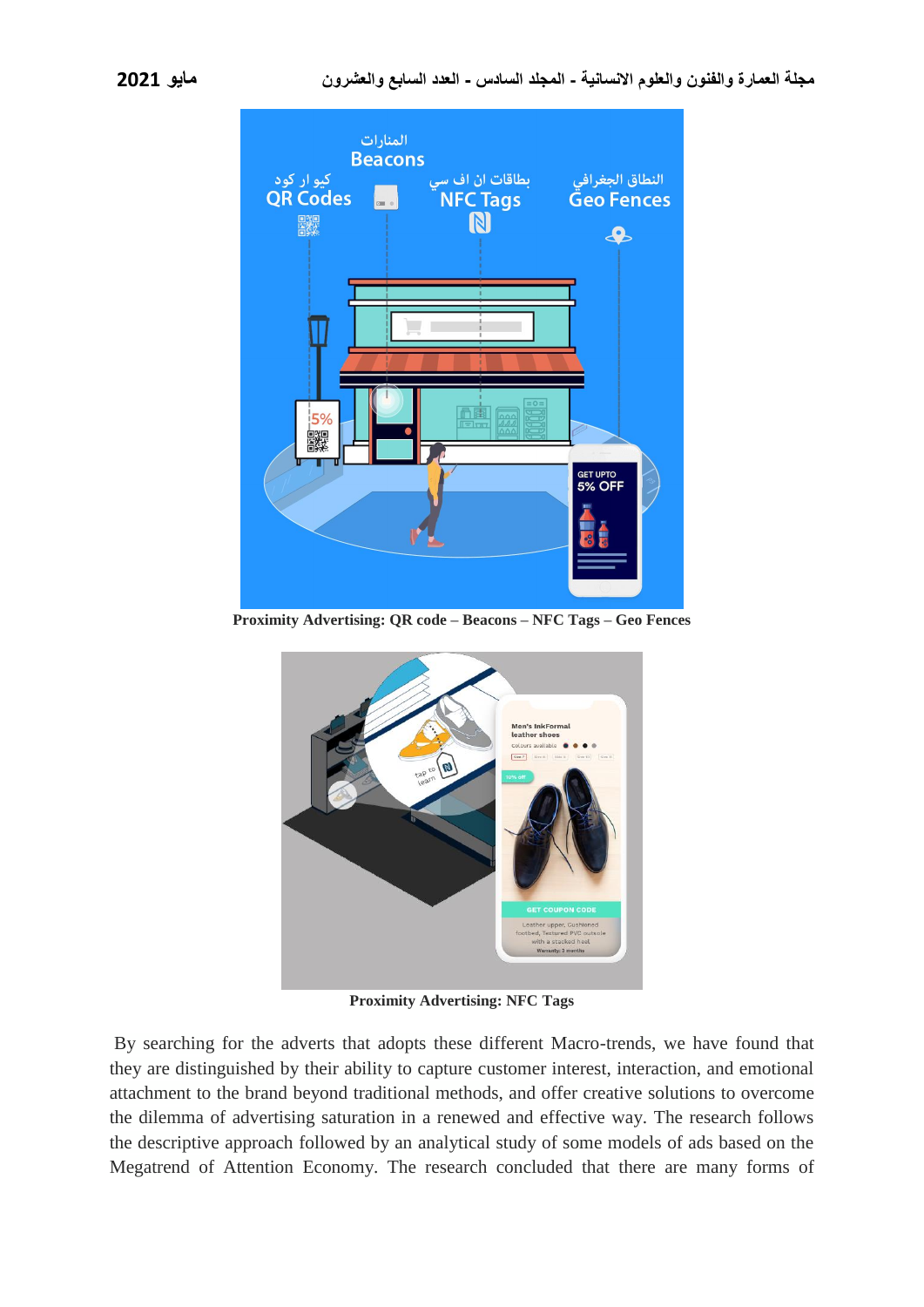applications for Macro trend emanating from Megatrend of the Attention Economy. These Macro Trends can be employed with advertising, which results in attracting the attention of the recipient of the advertisement. The different ads style leads to a positive interaction and strengthens the relationship and link between the recipient and the brand.

# **Results**

- Trends, as a mirror of change, affects all aspects of work and life. Advertising as an art and industry related to human being and life is affected by trends.

- Mega and Micro Trends of attention Economy caused emerging new types of advertising:

- Advertising as A Service.
- .Influencer Advertising
- Content Advertising
- :Proximity Advertising
- Geo Fences .
- Beacons.
- NFC tag (Near Field Communication).
- **❖ OR code.**
- Advertising Participation.
- . Dynamic Storytelling Advertising
- Aesthetic Currents
- Sensation Advertising

- Following and implementing the new emerged types of advertising while using genuine and relevant content would enhance recipient involvement and enrich his/her brandexperience.

- Following and implementing the new emerged types of advertising would be more effective than traditional types.

- It is essential for advertising to cope with trends and changes relating and affecting it.

# **Recommendations**

- Integrating Trends study into Advertising Design Field.
- Integrating Emerging Types of advertising study into Advertising Design Field.

## **References:**

### **Translated Arabic books**

-Jordon, 'Erik and Disuza, Silva - almakaniat alraqmiata:'ahamiat almuaqae fi ealam mutashabik - tarjamat muhamad hamid darwish - muasasat hindawiun sy ay sy -wndswralmamlakat almutahidat - 2018.

"Digital status, the importance of websites in entangled world" translated by Mohamed Hamed Darwish- Hendawy Institution-Windsor-U.K.

-Heath, Robert - 'iighwa' aleaql albatn: sayakulujiat altathraleatifi fi aldieayat wal'iielan tarjamat muhamad euthman - muasasat hindawiun liltaelim walthaqafat- alqahrt - misr - 2016. "Seduction of subconscious: psychology of emotional influence in advertising" translated by Mohamed Ottoman- Hendawy Institution for education and culture- Cairo-Egypt.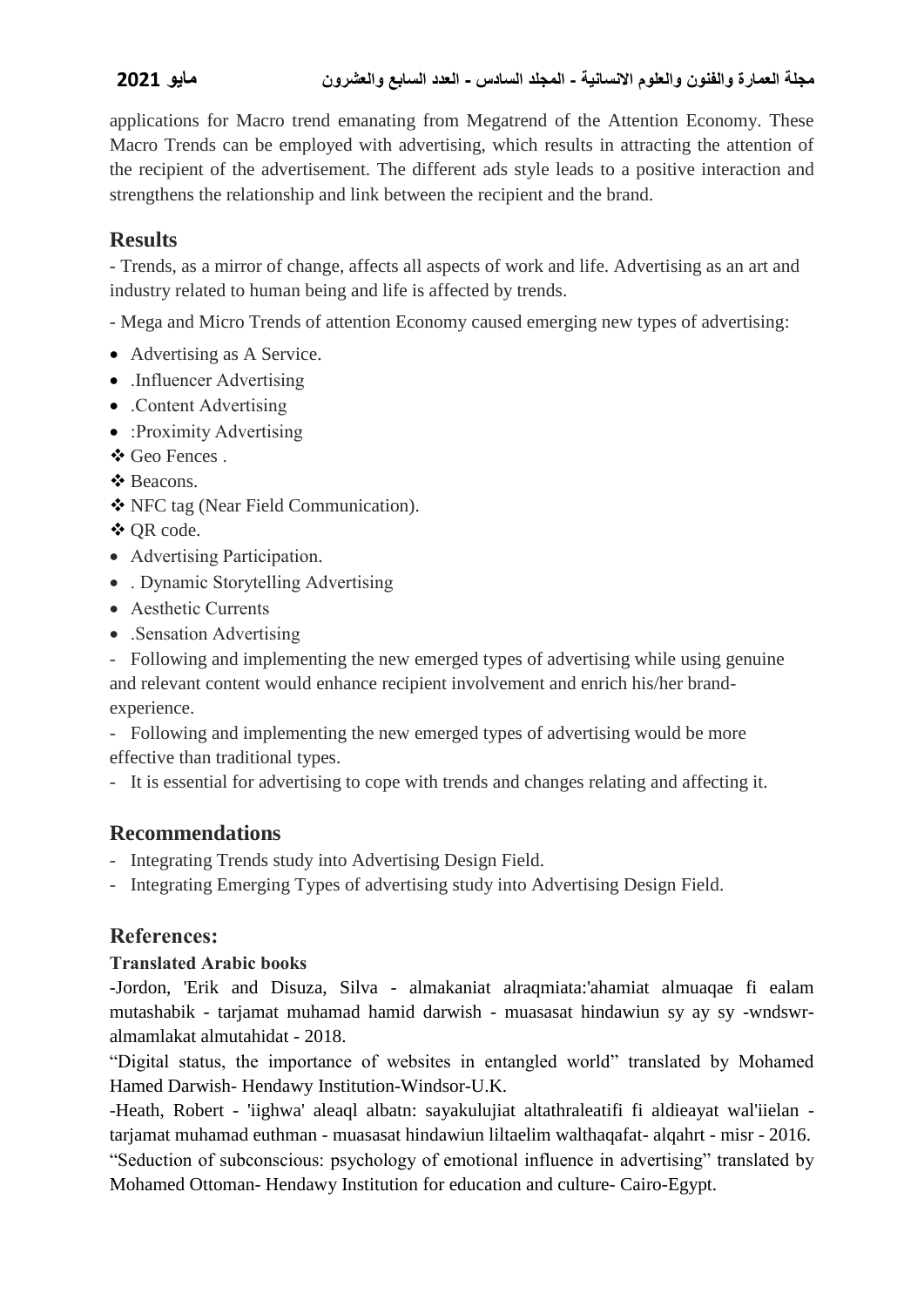### **Second :foreign books**

John Naisbitt and Patricia Aburdene - Megatrends 2000: New Directions for Tomorrow - Sidgwick & Jackson - England -1991.

Vejlgaard, Henrik -Anatomy of a Trend - McGraw Hill- New York - 2008.

### **:Third: journals and magazines**

-Alderidy, Ibthag Hafez. "swsywlwgya alth8aft 3br e3lan mwa83 altwa9l alegtma3y "- Magalet AL Emara w AL Fenoun w AL Elom AL Insania AL adad AL tase3 ashr (2020).

"Culture sociology across social media ads." Journal of architecture and arts-issue no.9.

-Gordon, Adam- A DEFT Approach to Trend Based Foresight- Foresight: The International Journal of Applied Forecasting - Medford - USA - 2010.

### **:Websites**

https://dictionary.cambridge.org/dictionary/english/trend

- https://globaltrendspotter.wordpress.com/2017/03/24/categorizing-trends-what-arethe-different-types-of-trends/
- https://insiteooh.com/article/2325-vodafone-brings-the-championship-cards-withmohamed-salah

<https://mediakix.com/blog/participation-marketing-definition-best-examples/>

[https://scorum.com/en-us/football/@jon.bonomo/bright-lights-and-vivid-colors-](https://scorum.com/en-us/football/@jon.bonomo/bright-lights-and-vivid-colors-how-the-premier-league-uses-design-to-win-big)

[how-the-premier-league-uses-design-to-win-big](https://scorum.com/en-us/football/@jon.bonomo/bright-lights-and-vivid-colors-how-the-premier-league-uses-design-to-win-big)

<https://soundcloud.com/cocacolaegypt/coca-cola>

https://thearomatrace.com/en/best-examples-of-olfactory-marketing-in-companies/

<https://wedodesign.com.au/qr-codes-business-marketing/>

[https://www.adsoftheworld.com/media/ambient/lattesso\\_the\\_new\\_vegan\\_lattesso\\_1](https://www.adsoftheworld.com/media/ambient/lattesso_the_new_vegan_lattesso_100_natural) [00\\_natural](https://www.adsoftheworld.com/media/ambient/lattesso_the_new_vegan_lattesso_100_natural)

[https://www.adsoftheworld.com/media/film/honda\\_honda\\_stayhome](https://www.adsoftheworld.com/media/film/honda_honda_stayhome)

[https://www.adsoftheworld.com/media/print/sony\\_sony\\_sideline\\_challenge](https://www.adsoftheworld.com/media/print/sony_sony_sideline_challenge)

https://www.beaconstac.com/

https://www.beaconstac.com/nfc-marketing

<https://www.beaconstac.com/proximity-marketing>

<https://www.beaconstac.com/>qr-code-use-cases

https://www.facebook.com/lays/

https://www.insider.com/disneyland-secrets-facts-2018-1

https://www.instagram.com/mosalah/

https://www.instagram.com/nike/?hl=en

https://www.instagram.com/sephora/?hl=en

https://www.marketing-schools.org/types-of-marketing/proximity-marketing.html

https://www.thenextad.com/blog/storytelling-and-advertising-how-to-bring-the-

two-together/

https://www.trendexplorer.com/en/trends/attention-economy/